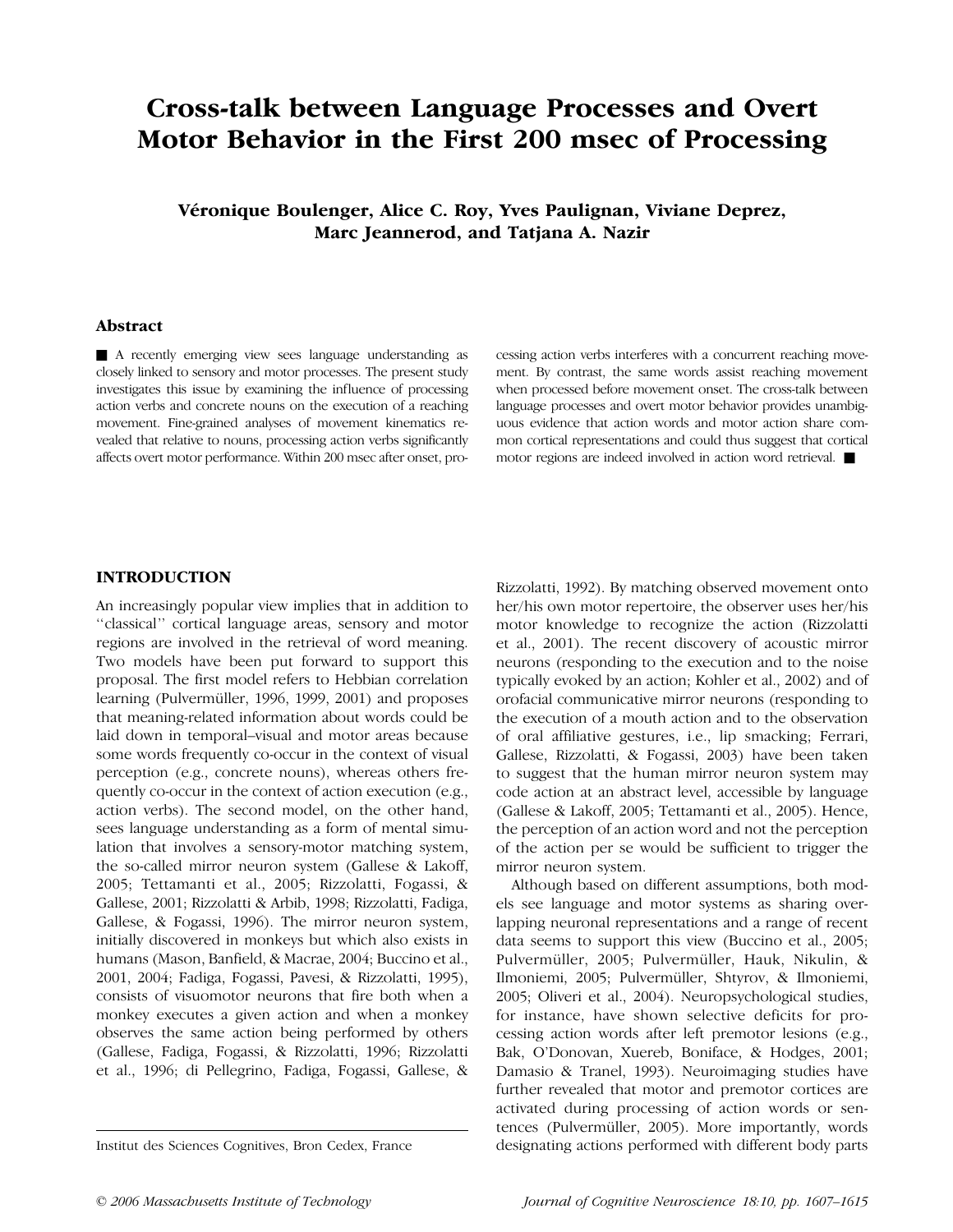elicit somatotopically organized activation, just as movement execution does (Tettamanti et al., 2005; Hauk, Johnsrude, & Pulvermüller, 2004). Studies using transcranial magnetic stimulation (TMS) have completed this picture by revealing that processing action-related words or sentences modulates the excitability of the left but not the right motor cortex (Pulvermüller, Hauk, et al., 2005; Meister et al., 2003). Buccino et al. (2005), for instance, demonstrated that listening to hand and leg action-related sentences reduced the amplitude of motor-evoked potentials (MEPs) recorded from hand and leg muscles, respectively. Furthermore, behavioral measures in this study revealed an increase of reaction time when the motor response and the words called the same effector. Related but slightly different results were observed by Pulvermüller, Hauk, et al. (2005) and Oliveri et al. (2004), who reported higher MEPs and shorter reaction times to action words (we will discuss these seemingly divergent results later).

Despite the hitherto stimulating results, many questions remain unsolved. First, the reported results do not provide clear-cut evidence as to whether motor regions truly participate in the process of action word retrieval. In fact, as recognition of action words could prompt mental motor imagery—a phenomenon known to activate cortical motor regions (Alkhadhi et al., 2005; Jeannerod & Frak, 1999; Jeannerod, 1994)—language-related cortical motor activity could result from aftereffects of linguistic processes. The likelihood that this is the case would diminish though if cortical motor activity could be shown to arise early after word onset, that is, within the first 100– 200 msec within which lexicosemantic processes are typically observed (e.g., word frequency effects or effects of word category; Sauseng, Bergmann, & Wimmer, 2004; Sereno & Rayner, 2003; Pulvermüller, 2001; Pulvermüller, Lutzenberger, & Preissl, 1999; Sereno, Rayner, & Posner, 1998; Preissl, Pulvermüller, Lutzenberger, & Birbaumer, 1995). Pulvermüller, Shtyrov, et al. (2005), who used magnetoencephalography to describe the time course of cortical activity during action word processing, provided first data in this line. Their results showed that cortical activity in the perisylvian language areas, which appeared at about 130–150 msec after action word onset, was followed by a short-lived activity in frontocentral and superior central areas at about 170–200 msec poststimulus. The present study is aimed at further substantiating this finding using behavioral measures.

Second, despite increasing evidence that action word processing engages cortical motor regions, it is unclear whether these same structures are also involved in controlling motor behavior or whether they remain ''languagespecific'' despite their location in cortical motor regions. In other terms, would there be cross-talk between processing of actions words and overt motor behavior if the two tasks were performed concurrently?

To address these issues, we designed two experiments that allowed fine-grained analyses of the kinematics of an arm reaching movement performed in relation to a language task. In Experiment 1, the reaching movement was performed concurrently to a visual lexical decision task with action verbs or concrete nouns and pseudowords. In Experiment 2, lexical decision was made before movement onset. As we will show, relative to concrete nouns, encoding of action verbs interferes with the concurrent execution of the reaching movement early after word/movement onset. By contrast, processing action verbs before movement onset assists subsequent motor performance.

# METHODS

# Participants

Nine French native volunteers (22–27 years old) participated in each of the two experiments. All were righthanded (scores between 0.58 and 0.90; Oldfield, 1971), and had normal or corrected-to-normal vision. None of the volunteers participated in both experiments.

# Stimuli

Eighty-four words (42 verbs and 42 nouns) were selected from the French lexical database Lexique (New, Pallier, Ferrand, & Matos, 2001). Verbs, all in the infinitive form, denoted actions performed either with the hand/arm, leg, or mouth/face (e.g., paint, jump, cry). Nouns, all in singular form, referred to imageable, concrete entities that cannot be manipulated (e.g., star, cliff, meadow). Words that could be used as both nouns and verbs were excluded from the selection. Stimuli were matched for relevant lexical variables including word frequency, length in letters, number of syllables, bi- and trigram frequency, and number and cumulative frequency of orthographic neighbors (Appendix 1). Word age of acquisition was also controlled using empirical ratings performed by 20 volunteers on a sevenpoint scale  $(1 = 0-2 \text{ years}; 7 = older than 13 \text{ years};$ Gilhooly & Logie, 1980). Word imageability was estimated following the same procedure by another 18 volunteers  $(0 = \text{impossible}; 6 = \text{very easy to gener-}$ ate a mental image of the word). To prevent participants from focusing on word-class discrimination, they were asked to perform a lexical decision task (deciding whether a letter string is a word or not). Eighty-four pseudowords, constructed by changing one letter from real nouns or real verbs, were thus added as fillers to perform the lexical decision task. Pseudowords were either ''pseudonouns'' (42 items) or ''pseudoverbs'' (42 items) and were all pronounceable. Pseudowords were matched to words for relevant lexical variables (Appendix 1). Verbs and pseudoverbs were also carefully matched for endings, such that as many verbs as pseudoverbs (32/42) ended with ''er,'' which is a frequent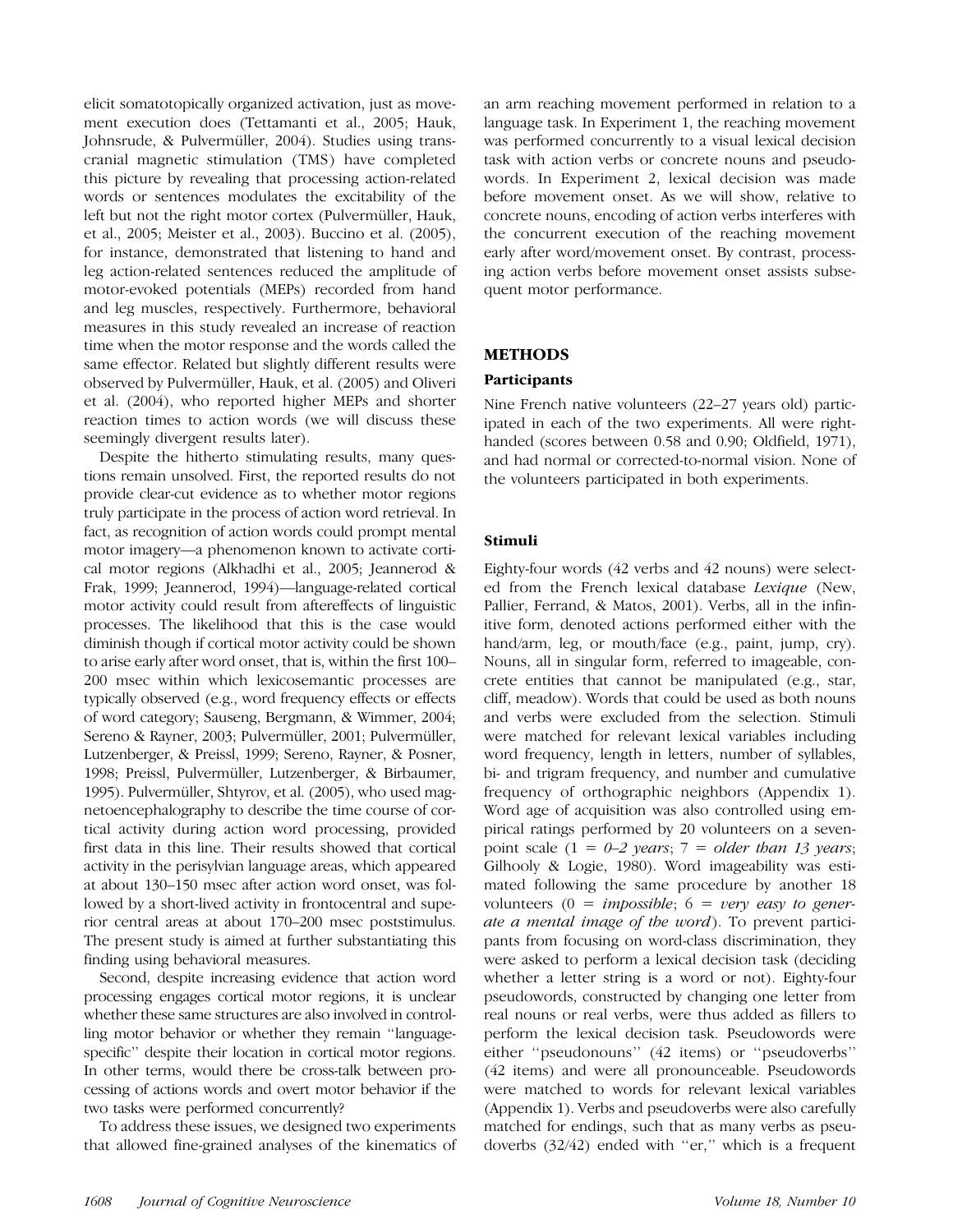ending for verbs in French. All items were presented in lower case.

## Procedure

## Experiment 1

Participants were asked to touch a home-pad (10 cm from their chest) with their right thumb and index finger held in a pinch-grip position while fixating a monitor (95 cm from their chest). On appearance of a white cross at the center of the monitor for 500 msec (go-signal), they had to leave the home-pad to reach and grasp a cylindrical object (height: 30 mm, diameter: 15 mm) placed in front of them (40 cm from the home-pad). The onset of the movement (i.e., leaving the home-pad) triggered the presentation of a letter string on the monitor. If the string was a word, the movement has to be carried on; if it was a pseudoword, the movement has to be interrupted to move back to the home-pad. Stimulus remained on the screen until participants grasped the object (in the word condition) or turned back to the home-pad (in the pseudoword condition). The next trial was triggered by the experimenter once participants were in the starting position. Video recording assured that participants maintained their gaze on the cylindrical object during final movement execution (word condition only). Each stimulus was proposed once, and presentation was randomized. Twenty training trials familiarized participants with the task.

## Experiment 2

Material was identical to Experiment 1. Procedure differed in that the go signal was no longer a fixation cross but the letter string. As in Experiment 1, if the stimulus was a word, participants had to reach and grasp the cylindrical object. If it was a pseudoword, they had only to lift their hand from the home-pad.

#### Movement Recordings

An Optotrak 3020 (Northern Digital) was used to record the spatial positions of four markers (infrared lightemitting diodes), at a frequency of 200 Hz and with a spatial resolution of 0.1 mm. One marker was taped on the wrist. The three remaining markers were fixed on the experimental setup to define a space in which all recorded movements were systematically placed from participant to participant.

# Data Analysis

A second-order Butterworth dual-pass filter (cutoff frequency = 10 Hz) was used for raw data processing. Movements were then visualized and analyzed using Optodisp software (INSERM-CNRS-UCBL; Thevenet, Paulignan, & Prablanc, 2001). Kinematic parameters for the word condition were assessed for each individual movement. We analyzed movement time (i.e., time elapsed between the onset of the movement and the grasping of the target object) and latency and amplitude of wrist acceleration/deceleration peaks. Movement onset was determined as the first value of a sequence of at least 11 increasing points on the basis of wrist velocity profile. End of movements was determined similarly, starting from the end and going backward. Peak latencies were defined as the time elapsed between movement onset and peak. In Experiment 2, we additionally measure reaction time defined as the time elapsed between word onset and movement onset. All kinematic parameters were determined for each individual trial and were averaged for each participant as a function of word category. Trials in which participants made errors or anticipated movement execution were excluded from the analysis.

## RESULTS

#### Experiment 1

A total of 11.64% of trials were excluded from the analysis (5.56% for nouns vs. 6.08% for verbs). Analyses of movement parameters revealed that individual wrist acceleration peaks appeared later and were smaller during displays of action verbs than during displays of concrete nouns in 8 out of 9 participants (Table 1a). An analysis of variance (ANOVA) with repeated measures confirmed that word group had a significant influence on these two variables [peak latency: 160 msec for nouns vs. 177 msec for verbs,  $F(1,8) = 6.12$ ,  $p =$ .0380; for peak amplitude:  $3994$  mm/sec<sup>2</sup> for nouns vs.  $3871$  mm/sec<sup>2</sup> for verbs,  $F(1,8) = 8.77$ ,  $p = .0180$ . None of the other movement parameters showed significant differences between the two word categories. As wrist acceleration peak is indicative of initial muscular contractions, longer latency and smaller amplitude suggest that perceiving action verbs interferes with the execution of the movement.

For better illustration of the phenomenon, in Figure 1A, we plot wrist acceleration profiles, normalized between 0% and 100% of time, averaged over items and participants. Note that by averaging entire movement profiles, slightly different values for latencies and amplitudes of wrist acceleration/deceleration peaks are obtained when compared with the values presented in Table 1 (see Appendix 2 for details about differences between the two analyses).

#### Experiment 2

A total of 7.93% of trials were excluded from the analysis (4.76% for nouns vs. 3.17% for verbs). Reaction time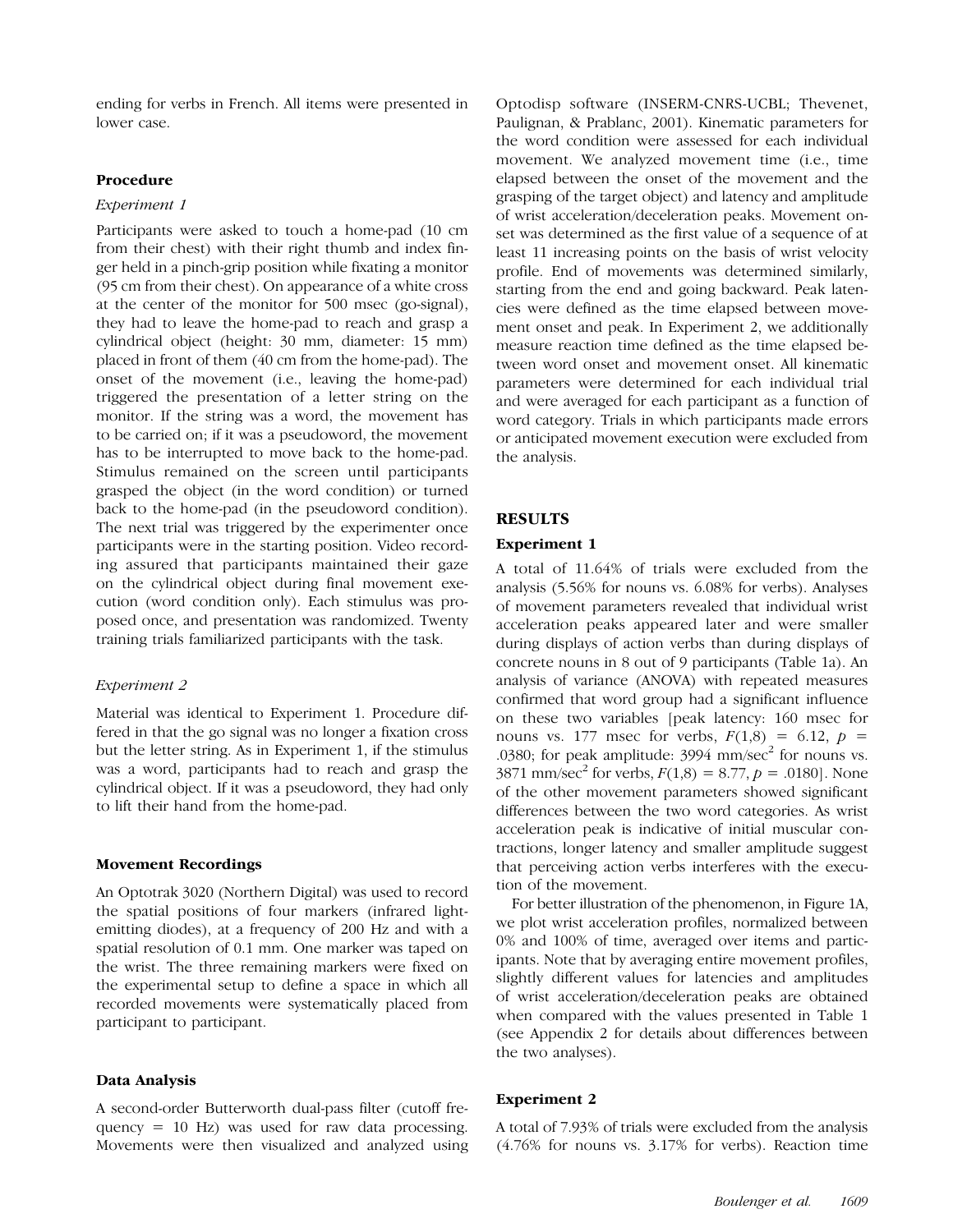|                 |                              | Wrist Acceleration Peak   |       |        |                           |       |       |                                | Wrist Deceleration Peak |                                |                         |                                |                               |       |  |
|-----------------|------------------------------|---------------------------|-------|--------|---------------------------|-------|-------|--------------------------------|-------------------------|--------------------------------|-------------------------|--------------------------------|-------------------------------|-------|--|
|                 | Latency (msec)               |                           |       |        | Amplitude $(mm/sec2)$     |       |       |                                | Latency (msec)          |                                | Amplitude ( $mm/sec2$ ) |                                | Total Movement<br>time (msec) |       |  |
|                 | Nouns                        |                           | Verbs |        | Nouns                     |       | Verbs |                                | <b>Nouns</b>            | Verbs                          | <b>Nouns</b>            | Verbs                          | <b>Nouns</b>                  | Verbs |  |
| Participants    | Total                        | Total                     | Arm   | Others | Total                     | Total | Arm   | Others                         | Total                   | Total                          | Total                   | Total                          | Total                         | Total |  |
| a) Experiment 1 |                              |                           |       |        |                           |       |       |                                |                         |                                |                         |                                |                               |       |  |
| P1              | 128                          | 126                       | 124   | 128    | 5341                      | 5027  | 5125  | 4938                           | 522                     | 523                            | $-4231$                 | $-4004$                        | 852                           | 842   |  |
| P <sub>2</sub>  | 155                          | 158                       | 159   | 156    | 6251                      | 6240  | 5740  | 6672                           | 457                     | 455                            | $-4512$                 | $-4515$                        | 870                           | 912   |  |
| <b>P3</b>       | 213                          | 237                       | 237   | 237    | 4405                      | 4415  | 4288  | 4525                           | 565                     | 562                            | $-3920$                 | $-3903$                        | 1025                          | 1006  |  |
| <b>P4</b>       | 181                          | 187                       | 182   | 191    | 2366                      | 2066  | 2051  | 2080                           | 495                     | 497                            | $-1569$                 | $-1678$                        | 1348                          | 1392  |  |
| P5              | 137                          | 139                       | 136   | 141    | 3883                      | 3814  | 3842  | 3788                           | 458                     | 502                            | $-2304$                 | $-2467$                        | 1036                          | 1041  |  |
| <b>P6</b>       | 138                          | 151                       | 170   | 134    | 3575                      | 3506  | 3441  | 3567                           | 493                     | 486                            | $-3123$                 | $-2837$                        | 1205                          | 1173  |  |
| P7              | 173                          | 187                       | 192   | 181    | 4262                      | 4148  | 4255  | 4090                           | 601                     | 615                            | $-5848$                 | $-2674$                        | 1060                          | 1106  |  |
| $_{\rm PS}$     | 174                          | 200                       | 205   | 195    | 3282                      | 3069  | 2869  | 3280                           | 669                     | 653                            | $-3597$                 | $-3784$                        | 1332                          | 1038  |  |
| <b>P9</b>       | 146                          | 210                       | 223   | 196    | 2576                      | 2556  | 2540  | 2573                           | 470                     | 491                            | $-1943$                 | $-1696$                        | 1214                          | 1211  |  |
| <b>MEAN</b>     | 160                          | 177                       | 181   | 173    | 3994                      | 3871  | 3795  | 3946                           | 526                     | 532                            | $-3450$                 | $-3062$                        | 1105                          | 1080  |  |
| $\cal SD$       | 27                           | 36                        | 38    | 36     | 1250                      | 1279  | 1205  | 1358                           | 73                      | 66                             | 1367                    | 1035                           | 182                           | 165   |  |
| <b>ANOVA</b>    |                              | $F(1.8) = 6.12; p = .038$ |       |        | $F(1.8) = 8.77; p = .018$ |       |       | $\boldsymbol{n}\boldsymbol{s}$ |                         | $\boldsymbol{n}\boldsymbol{s}$ |                         | $\boldsymbol{n}\boldsymbol{s}$ |                               |       |  |
|                 |                              |                           |       |        |                           |       |       |                                |                         |                                |                         |                                |                               |       |  |
| b) Experiment 2 |                              |                           |       |        |                           |       |       |                                |                         |                                |                         |                                |                               |       |  |
| P <sub>1</sub>  | 161                          | 141                       | 127   | 154    | 8508                      | 8905  | 9114  | 8705                           | 443                     | 424                            | $-8201$                 | $-7893$                        | 625                           | 632   |  |
| P <sub>2</sub>  | 178                          | 143                       | 146   | 139    | 4018                      | 4126  | 4178  | 4082                           | 658                     | 641                            | $-3259$                 | $-3397$                        | 1007                          | 1000  |  |
| <b>P3</b>       | 287                          | 245                       | 208   | 282    | 3769                      | 3572  | 3521  | 3623                           | 654                     | 662                            | $-4695$                 | $-4586$                        | 847                           | 866   |  |
| <b>P4</b>       | 140                          | 129                       | 127   | 131    | 7839                      | 8192  | 8158  | 8220                           | 432                     | 431                            | $-9380$                 | $-9348$                        | 661                           | 677   |  |
| P5              | 135                          | 132                       | 135   | 130    | 5378                      | 5321  | 5315  | 5326                           | 498                     | 493                            | $-3855$                 | $-4023$                        | 1071                          | 1078  |  |
| <b>P6</b>       | 205                          | 208                       | 209   | 207    | 5001                      | 4866  | 4912  | 4824                           | 496                     | 498                            | $-5815$                 | $-5591$                        | 774                           | 788   |  |
| P7              | 165                          | 156                       | 165   | 147    | 4117                      | 4104  | 3917  | 4272                           | 568                     | 563                            | $-3787$                 | $-3662$                        | 866                           | 871   |  |
| $_{\rm PS}$     | 193                          | 193                       | 198   | 189    | 4337                      | 4297  | 4306  | 4289                           | 677                     | 689                            | $-3013$                 | $-2755$                        | 1114                          | 1174  |  |
| P <sub>9</sub>  | 171                          | 171                       | 171   | 172    | 4632                      | 4624  | 4586  | 4657                           | 553                     | 561                            | $-4029$                 | $-4113$                        | 928                           | 882   |  |
| <b>MEAN</b>     | 182                          | 169                       | 165   | 172    | 5289                      | 5334  | 5334  | 5333                           | 553                     | 551                            | $-5145$                 | $-5041$                        | 171                           | 177   |  |
| SD              | 45                           | 39                        | 34    | 49     | 1717                      | 1897  | 1959  | 1841                           | 93                      | 98                             | 2356                    | 2286                           | 877                           | 885   |  |
| <b>ANOVA</b>    | $F(1.8) = 5.8276; p = .0422$ |                           |       |        | ns                        |       |       |                                | ns                      |                                |                         | ns                             |                               | ns    |  |

Table 1. Mean Latency and Amplitude for the Wrist Acceleration and Deceleration Peaks, and Total Movement Time for Each Participant While Processing Nouns and Verbs for (a) Experiment 1 and (b) Experiment 2

For verbs, data are given averaged over all items (total) as well as for items that describe arm actions (arm) and nonarm actions (others). These latter data should be interpreted with caution though, because lexical param entire set of verbs but not for the subsets. Last three rows: Mean overall participants, standard deviation, and repeated measures ANOVA. Gray fields indicate performance that deviated from the tendency suggested by the me

Values in *italics* correspond to the values obtained for the two subcategories of verbs (referring to arm actions, and leg or mouth actions = others). The values in **boldface** highlight the mean of the kinematic parameter measures ANOVA.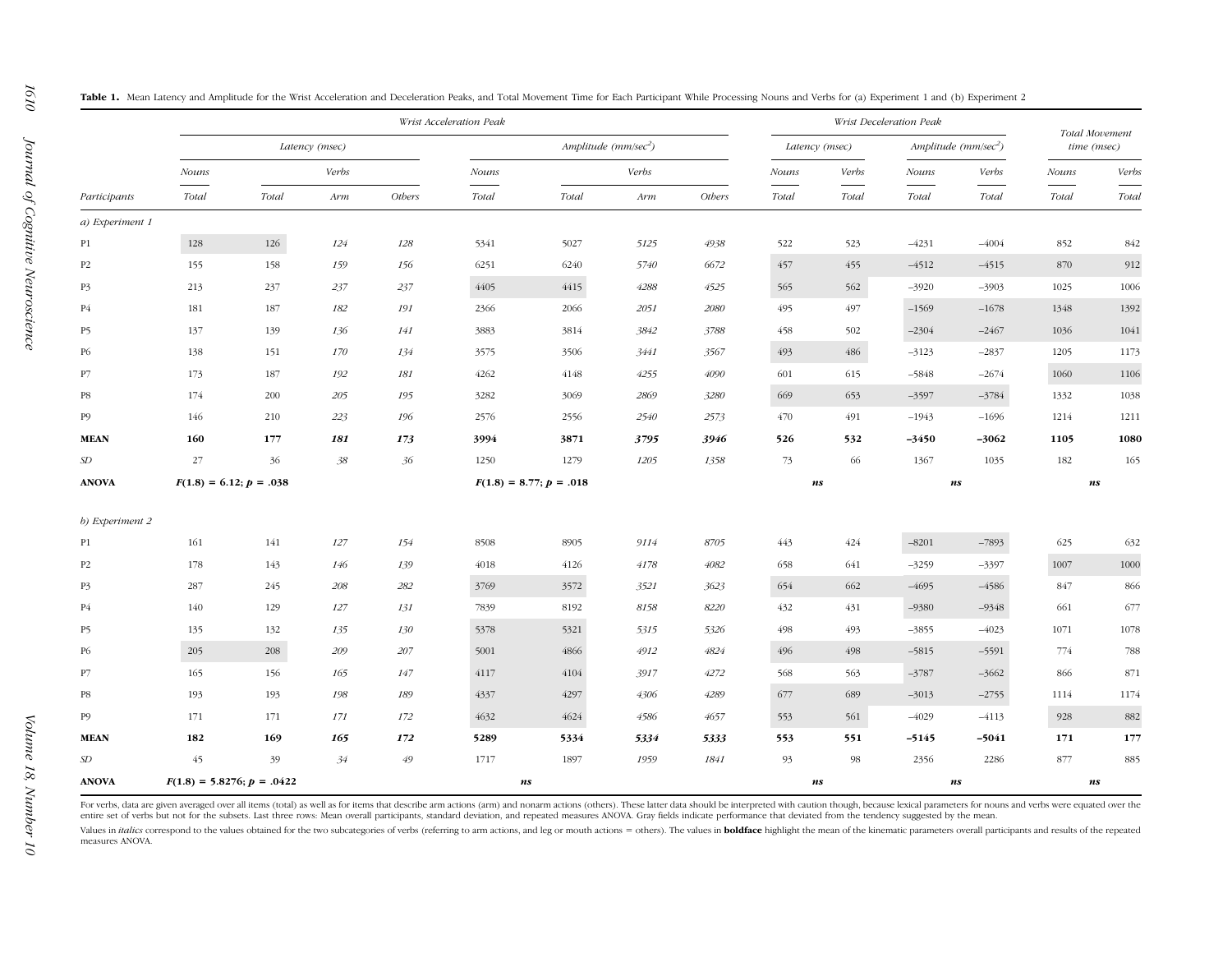

Figure 1. Averaged wrist acceleration/deceleration profiles of all participants (normalized between 0% and 100% of time) during processing of nouns (black) and verbs (gray) for (A) Experiment 1 and (B) Experiment 2. Note that by normalizing the data, real-time information is lost. One time unit in the graph corresponds approximately to 10 msec. The inset magnifies the wrist acceleration peak profile. The gray bar indicates the time window within which paired t tests (per time unit) revealed a significant difference between the two conditions.

analysis showed no significant difference between action verbs (386 msec,  $SD = 56$ ; including items referring to actions performed with arm, 385 msec, and other body parts, 386 msec) and concrete nouns (400 msec,  $SD =$ 73),  $F(1,8) = 2.5674$ ,  $p = .1478$ .

In contrast to Experiment 1, individual wrist acceleration peaks appeared earlier for action verbs than for concrete nouns in 6 of 9 participants (two participants had identical latencies for the two word categories; Table 1b). The ANOVA with repeated measures confirmed the effect of word category (182 msec for nouns vs. 169 msec for verbs),  $F(1,8) = 5.8276$ ,  $p = .0422$ , thus indicating that processing action words before movement execution assists the reaching movement. In contrast to Experiment 1, however, the difference in amplitude of wrist acceleration peaks between the two groups did not reached significance. None of the other kinematic landmarks showed significant effects of word group. Figure 1B plots wrist acceleration profiles, normalized between 0% and 100% of time and averaged over items and participants.

A comparison of the two experiments revealed that movement time was significantly shorter in Experiment 2 (see Table 1a and b),  $F(1,16) = 6.9750$ ,  $p =$ .0178, which suggests that the motor task was easier when lexical decision was made before movement execution. The percentage of errors did not differ between the two experiments.

Figure 2 plots latency of wrist acceleration peak for nouns and verbs in the two experiments. Performance for action verbs is also shown split by items referring to actions performed with the arm and those performed with other body parts. These data show that interference (Experiment 1) and facilitation (Experiment 2) were more pronounced for verbs designating actions performed with the arm, which was the effector used in the motor task. However, given that relevant word parameters were controlled only over the entire set of words, these latter results have to be interpreted with caution.

# DISCUSSION

#### Cross-talk between Language and Motor Tasks

Our results thus show that processing action words can interfere with or facilitate overt motor behavior, depending on the temporal relation between language and motor tasks. When performed in parallel (Experiment 1), processing action verbs seems to transiently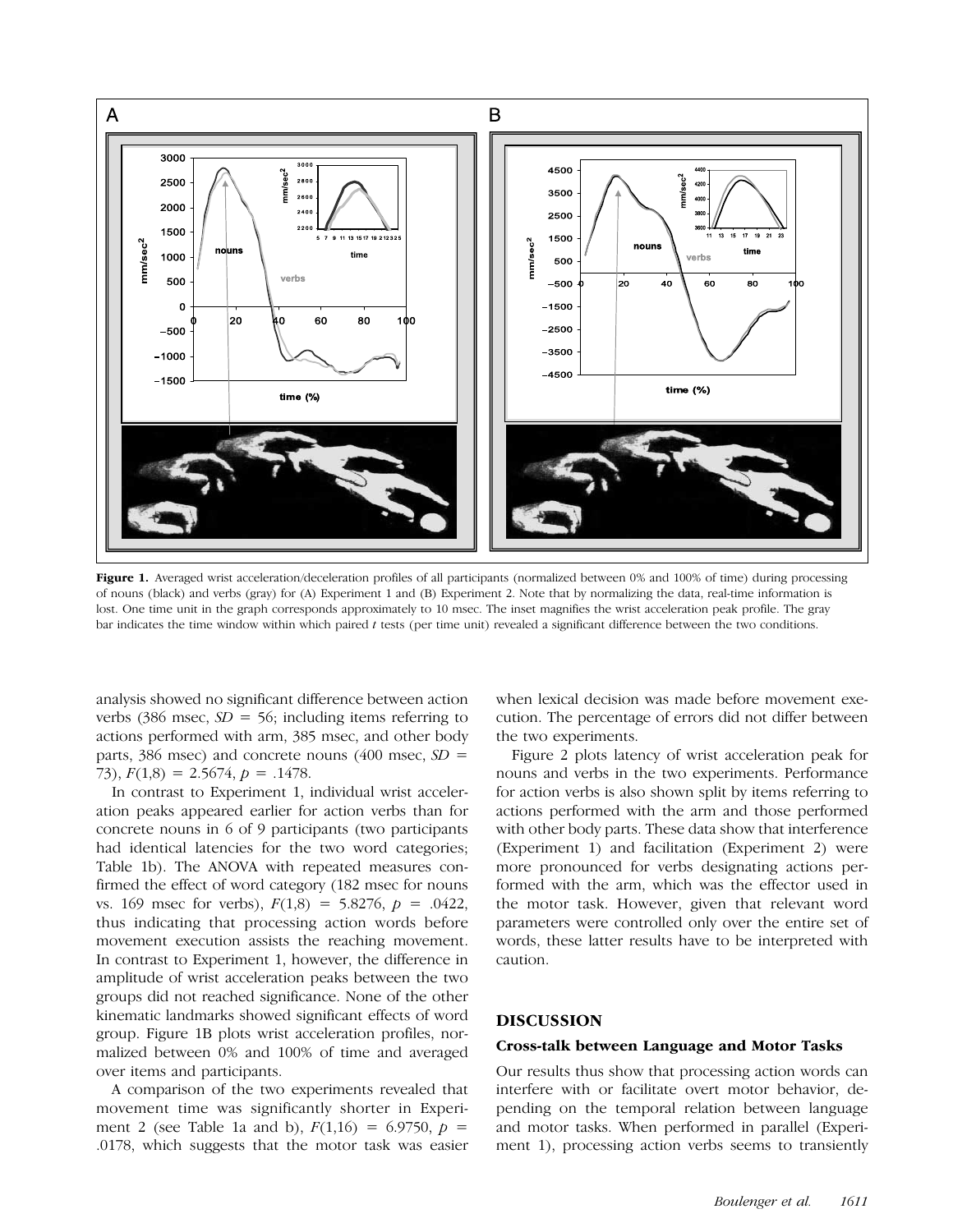

Figure 2. Time to wrist acceleration peak (in milliseconds) for the different word categories for (A) Experiment 1 and (B) Experiment 2. \*Significant difference in the latencies of the wrist acceleration peak between concrete nouns and action verbs. Black arrows notice the values of peak latency for verbs denoting arm-related actions (compared with verbs referring to actions performed with leg or mouth  $=$  other verbs).

hinder the execution of a reaching movement, but when performed before movement onset (Experiment 2), it seems to assist motor behavior. Interference between the two tasks occurred as early as 160–180 msec after word onset (cf. latency of wrist acceleration peak in Table 1a), whereas priming became evident at about 550–580 msec after word onset (cf. latency of wrist acceleration peak in Table 1b plus reaction time, i.e., the time elapsed between word onset and movement onset). The reversal of the pattern of interaction from interference to priming as a function of the temporal relation between tasks seems to display a systematic feature because it parallels the results reported in TMS studies. Hence, Buccino et al. (2005), who demonstrated a decrease of the amplitude of MEPs and slower motor reaction time to action words, applied TMS during word encoding (similar to the present Experiment 1), whereas Pulvermüller, Hauk, et al. (2005) and Oliveri et al. (2004), who reported an increase of the amplitude of MEPs and faster motor reaction times to action words, applied TMS 500 or 150 msec after word onset (similar to the present Experiment 2).

Given that priming effects occurred relatively late after word onset, these effects could result from sideor after-effects of linguistic processes. As a matter of fact, our priming effect is reminiscent of facilitatory effects of action observation on the kinematics of subsequent movement execution (Edwards, Humphreys, & Castiello, 2003; Castiello, Lusher, Mari, Edwards, & Humphreys, 2002; Brass, Bekkering, & Prinz, 2001; Brass, Bekkering, Wohlschläger, & Prinz, 2000) and could thus result from mental motor imagery. By contrast, the early time window within which interference between language and motor tasks was observed is suggestive of the assumption that action word processing/retrieval does indeed engage cortical structures involved in the programming of motor action. Competition for common resources, for instance, could give rise to such interference. In line with TMS and brain imaging studies (Buccino et al., 2005; Pulvermüller, 2005; Pulvermüller, Hauk, et al., 2005; Tettamanti et al., 2005; Hauk et al., 2004), the present data further show that the interaction between language and motor tasks was strongest when words and action called the same effector (see Figure 2). This aspect of our results indicates that language-related activity in cortical motor regions does not simply result from an automatic spreading of activation throughout the entire motor system, but rather comforts the hypothesis of a straight link between action word content and motor activity.

# Motor Regions: A Necessity for the Understanding of Action Words?

Together with evidences from TMS and brain imaging studies (Buccino et al., 2005; Pulvermüller, 2005; Pulvermüller, Hauk, et al., 2005; Tettamanti et al., 2005; Hauk et al., 2004), our finding is thus suggestive of the assumption that language-related activity in cortical motor regions is part of action word processing and cannot be solely attributed to processes that occur after the word had been identified (i.e., motor imagery). In other terms, language-related activity in cortical motor regions might contribute to the understanding of action words that refer to parts of the human body. Still, such assertion has to be taken with caution as the present study measures motor behavior and not word understanding (note that the same caveat applies to the cited TMS studies, which also assessed MEPs or motor reaction times). Hence, although language-related activity in motor areas is strong enough to interfere with overt motor behavior, our data do not allow inferring whether these regions are truly essential for word understanding. By reviewing neuropsychological evidence from apraxic patients, Mahon and Caramazza (2005) emphasized, for instance, that motor processes are not required to support conceptual knowledge about actions, because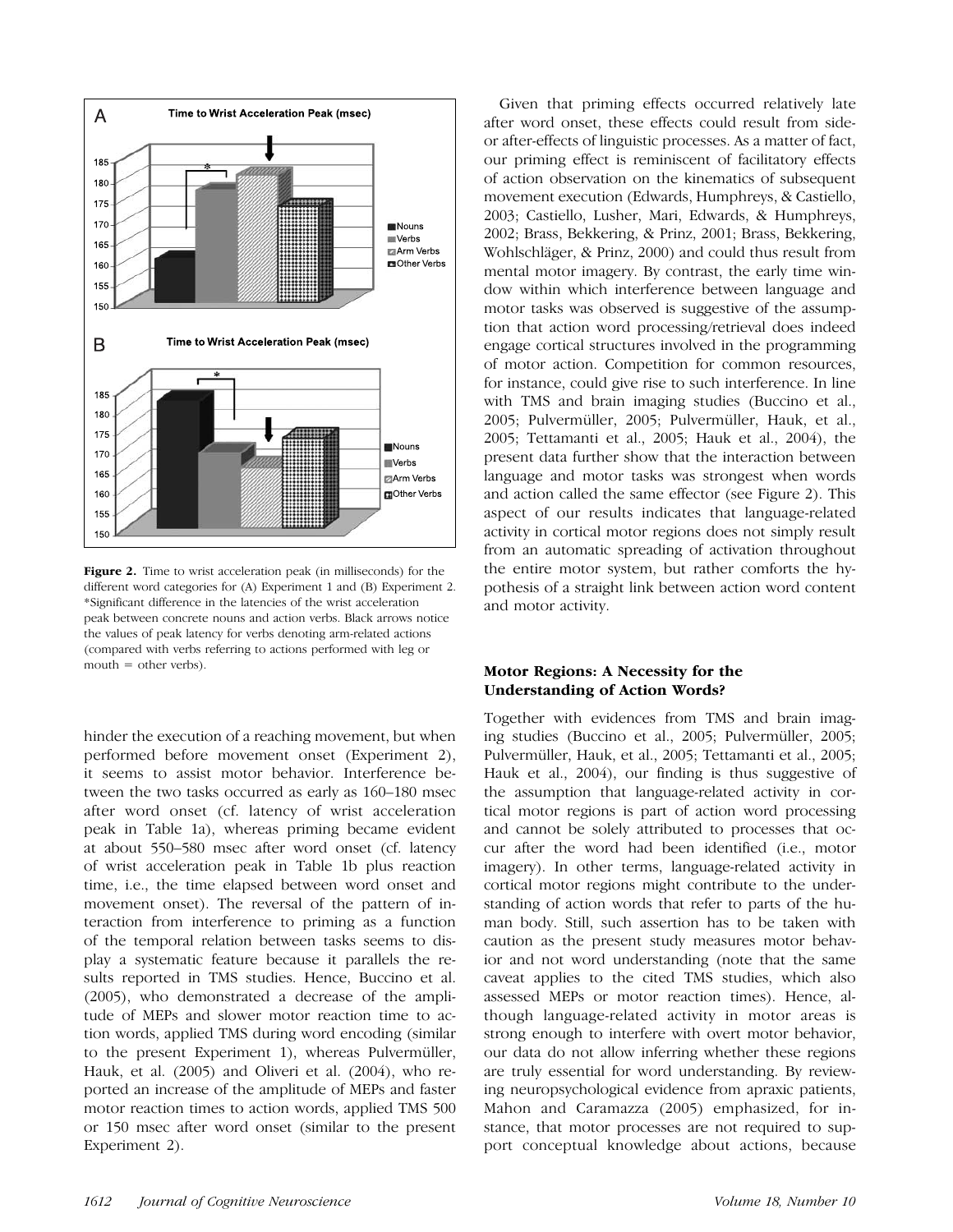action recognition can be dissociated from imitation and execution (Halsband et al., 2001; Rumiati, Zanini, Vorano, & Shallice, 2001). Intact conceptual knowledge about graspable objects can also persist together with impairment in using these objects (Rosci, Valentina, Laiacona, & Capitani, 2003). Similarly, lesions over left motor cortex do not predictably lead to impairment in processing action words (Saygin, Wilson, Dronkers, & Bates, 2004; De Renzi & di Pellegrino, 1995), suggesting that motor processes alone are not sufficient to represent all that we know about action concepts. However, although language-related activity in motor and premotor cortex might not be necessary for understanding, it might potentially help action word recognition. Braindamaged patients with left motor lesion but no obvious deficit in action word (verb) processing might thus turn out to perform poorer than healthy participants when tested with more subtle measures.

# APPENDIX 1

Mean values of word frequency, length in letters, number of syllabic groups, bigram frequency, trigram frequency, number and cumulative frequency of orthographic neighbors, age of acquisition, and imageability are reported for nouns, verbs, and pseudowords. Word age of acquisition was controlled with empirical ratings of 20 subjects on a seven-point scale (according to Gilhooly & Logie, 1980;  $1 = 0-2$  years;  $7 =$  older than 13 years). Word im-

## Concluding Remarks

The present behavioral study supports previous findings, which showed that processing of action words involves cortical motor regions. We highlight that perceiving action verbs can interfere with or prime a reaching movement depending on the temporal relation between the two tasks. The arguments that we shortly developed above favor the view that language-related activity in cortical motor regions contributes to the understanding of action words, although we point out limits of this hypothesis given the currently available data. For a better understanding of the nature of the link between action word processing and motor activity, we need to better capture the rule that governs the switch from interference to priming between language and motor tasks and to measure in parallel motor performance and action word understanding.

ageability was evaluated in the same way by 18 other subjects (with  $0 = \text{impossible}$ ;  $6 = \text{very easy to generate}$ a mental image of the word). ANOVAs are reported for nouns and verbs and words and pseudowords. Verbs and pseudoverbs were also carefully matched for endings, such that as many verbs as pseudoverbs (32/42) ended with ''er,'' which is a frequent ending for verbs in French.

|                 | <i>Nouns</i> | <b>Verbs</b> | ANOVA (by Item)              | Pseudonouns | Pseudoverbs | ANOVA (by Item)               |
|-----------------|--------------|--------------|------------------------------|-------------|-------------|-------------------------------|
| FQ.             | 18.64        | 19.41        | $F(1,82) = .009, p = .9253$  |             |             |                               |
| <b>LETT</b>     | 6.57         | 6.57         | *****                        | 6.57        | 6.57        | *****                         |
| <b>SYLL</b>     | 1.98         | 2.16         | $F(1,82) = 3, p = .0869$     | 2.32        | 2.07        | $F(1,166) = 1.396, p = .2390$ |
| <b>BIGR</b>     | 4554.23      | 4826.52      | $F(1,82) = .287, p = .5935$  | 4559.84     | 5161.68     | $F(1,166) = .192, p = .6615$  |
| TRIG            | 754.49       | 662.09       | $F(1,82) = .449, p = .5048$  | 667.32      | 601.94      | $F(1,166) = .558, p = .4560$  |
| <b>NB NEIGH</b> | 2.28         | 2.83         | $F(1,82) = 3.016, p = .0861$ | 2           | 2.39        | $F(1,166) = 2.279, p = .1330$ |
| FO NEIGH        | 10.53        | 10.26        | $F(1,82) = .009, p = .9248$  | 11.86       | 13.89       | $F(1,166) = 1.939, p = .1656$ |
| AOA             | 3.79         | 3.94         | $F(1,82) = .332, p = .5662$  |             |             |                               |
| IMAG            | 4.31         | 4.07         | $F(1,82) = 1.763, p = .1879$ |             |             |                               |

FQ = word frequency; LETT = length in letters; SYLL = number of syllabic groups; BIGR = bigram frequency; TRIG = trigram frequency; NB NEIGH = number of orthographic neighbors; FQ NEIGH = cumulative frequency of orthographic neighbors; AoA = age of acquisition; IMAG = imageability.

# APPENDIX 2

To obtain the results presented Table 1, latencies and amplitudes of wrist acceleration/deceleration peaks were determined for each individual trial as illustrated below (left) and means were calculated only for peak values. The kinematic profiles in Figure 1, by contrast,

were obtained by averaging profiles of normalized individual trials (between 0% and 100%) such that across trials, peak values were averaged with nonpeak values (red curve; right). Note that this latter procedure weakens the observed effects.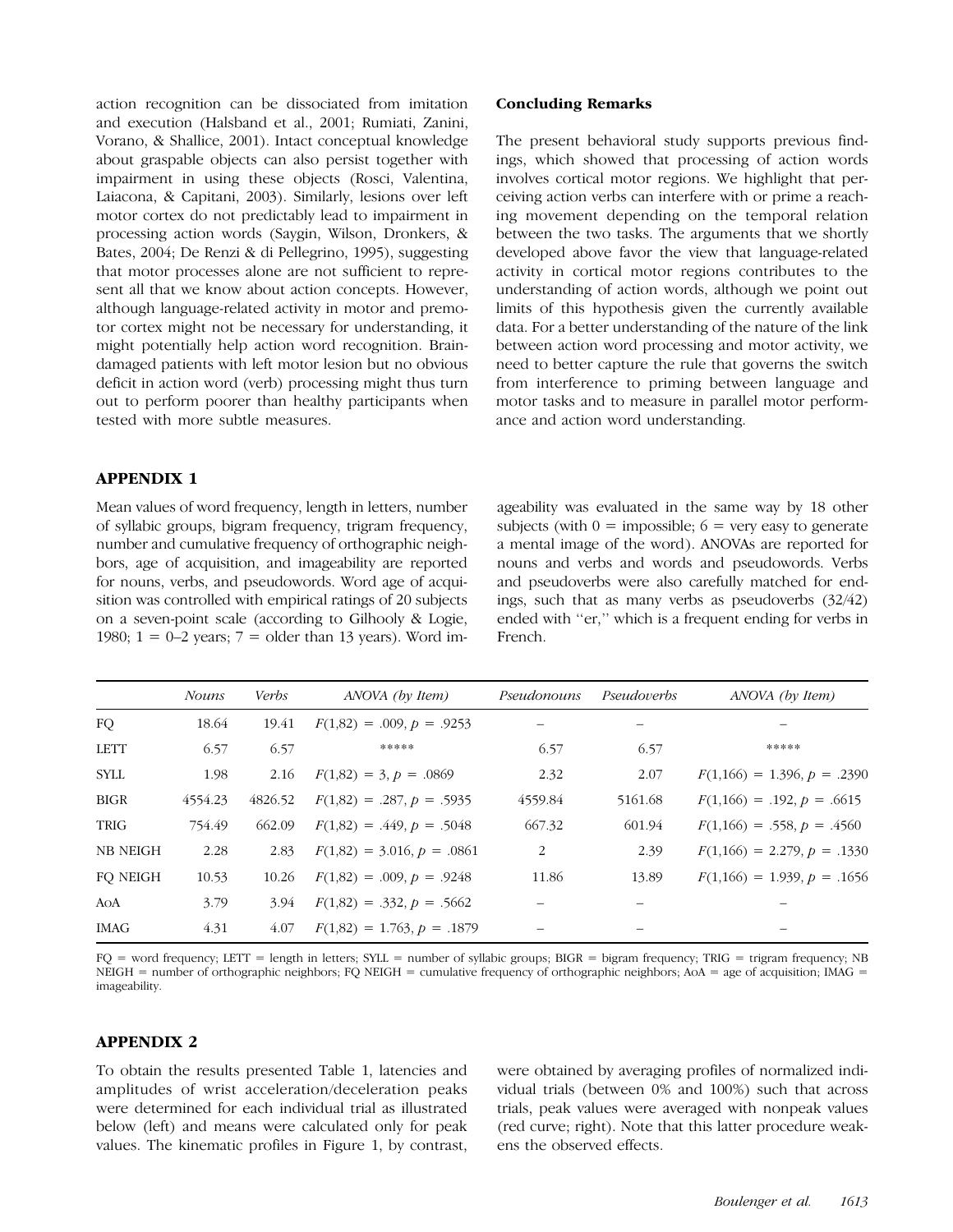







# Acknowledgments

We thank Alfonso Caramazza and one anonymous reviewer for helpful comments on an earlier version of this article. T. A. N. is a member of the Marie Curie Research and Training Network: Language and Brain (RTN: LAB) funded by the European Commission (MRTN-CT-2004-512141) as part of its Sixth Framework Program.

Reprint requests should be sent to Véronique Boulenger, CNRS UMR, 5015 Institut des Sciences Cognitives, 67 bd Pinel, 69675 Bron Cedex, France, or via e-mail: boulenger@isc.cnrs.fr.

# **REFERENCES**

- Alkhadhi, H., Brugger, P., Boendermaker, S. H., Crelier, G., Curt, A., Hepp-Reymond, M. C., & Kollias, S. S. (2005). What disconnection tells about motor imagery: Evidence from paraplegic patients. Cerebral Cortex, 15, 131–140.
- Bak, T. H., O'Donovan, D. G., Xuereb, J. H., Boniface, S., & Hodges, J. R. (2001). Selective impairment of verb processing associated with pathological changes in Brodmann areas 44 and 45 in the motor neurone disease–dementia–aphasia syndrome. Brain, 124, 103–120.
- Brass, M., Bekkering, H., & Prinz, W. (2001). Movement observation affects movement execution in a simple response task. Acta Psychologica, 106, 3–22.
- Brass, M., Bekkering, H., Wohlschläger, A., & Prinz, W. (2000). Compatibility between observed and executed finger movements: Comparing symbolic, spatial and imitative cues. Brain and Cognition, 44, 124–143.
- Buccino, G., Binkofski, G., Fink, G. R., Fadiga, L., Fogassi, L., Gallese, V., Seitza, R. J., Zilles, G., Rizzolatti, G., & Freund, H. J. (2001). Action observation activates the premotor and parietal areas in a somatotopic manner: An fMRI study. European Journal of Neuroscience, 13, 400–404.
- Buccino, G., Lui, F., Canessa, N., Patteri, L., Lagravinese, G., Benuzzi, F., Porro, C. A., & Rizzolatti, G. (2004). Neural circuits involved in the recognition of actions performed by nonconspecifics: An fMRI study. Journal of Cognitive Neuroscience, 16, 114–126.
- Buccino, G., Riggio, L., Melli, G., Binkofski, F., Gallese, V., & Rizzolatti, G. (2005). Listening to action-related sentences modulates the activity of the motor system: A combined TMS and behavioral study. Cognitive Brain Research, 24, 355–363.
- Castiello, U., Lusher, D., Mari, M., Edwards, M. G., & Humphreys, G. W. (2002). Observing a human or a robotic hand grasping an object: Differential motor priming effects. In V. Prinz & B. Hommel (Eds.), Attention and Performance XIX (pp. 314–334). Cambridge: MIT Press.
- Damasio, A. R., & Tranel, D. (1993). Nouns and verbs are retrieved with differently neural systems. Proceedings of the National Academy of Sciences, U.S.A., 90, 4957–4960.
- De Renzi, E., & di Pellegrino, G. (1995). Sparing of verbs and preserved, but ineffectual reading in a patient with impaired word production. Cortex, 31, 619–636.
- di Pellegrino, G., Fadiga, L., Fogassi, L., Gallese, V., & Rizzolatti, G. (1992). Understanding motor events: A neurophysiological study. Experimental Brain Research, 91, 176–180.
- Edwards, M. G., Humphreys, G. W., & Castiello, U. (2003). Motor facilitation following action observation: A behavioural study in prehensile action. Brain and Cognition, 53, 495–502.
- Fadiga, L., Fogassi, L., Pavesi, G., & Rizzolatti, G. (1995). Motor facilitation during action observation: A magnetic stimulation study. Journal of Neurophysiology, 73, 2608–2611.
- Ferrari, P. F., Gallese, V., Rizzolatti, G., & Fogassi, L. (2003). Mirror neurons responding to the observation of ingestive and communicative mouth actions in the monkey ventral premotor cortex. European Journal of Neuroscience, 17, 1703–1714.